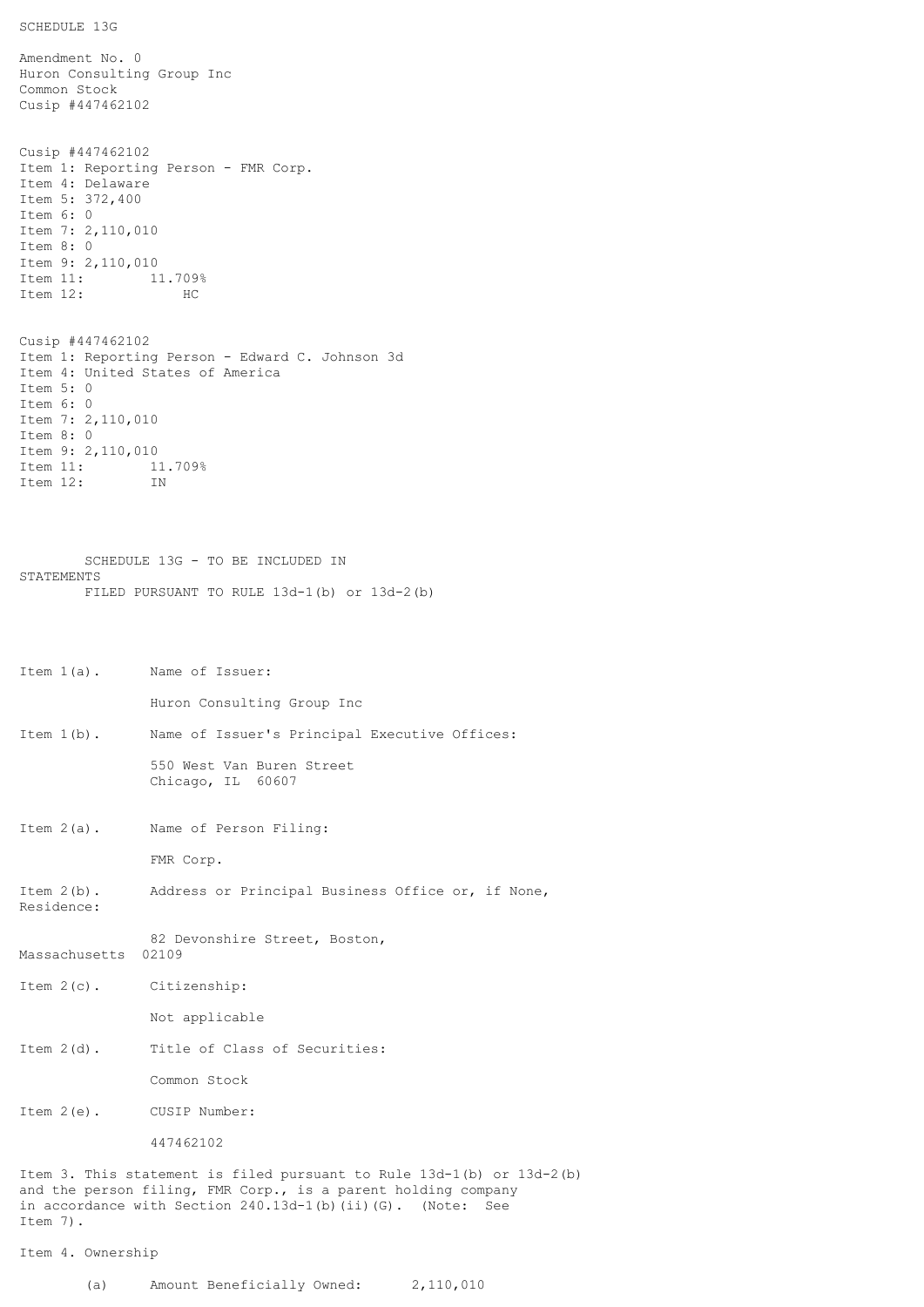(b) Percent of Class: 11.709%

(c) Number of shares as to which such person has:

(i) sole power to vote or to direct<br>: 372,400 the vote:

(ii) shared power to vote or to<br>the vote:  $\begin{bmatrix} 0 \\ 0 \end{bmatrix}$ direct the vote:

(iii) sole power to dispose or to direct the disposition of: 2,110,010

(iv) shared power to dispose or to direct the disposition of: 0

Item 5. Ownership of Five Percent or Less of a Class.

Not applicable.

Item 6. Ownership of More than Five Percent on Behalf of Another Person.

Various persons have the right to receive or the power to direct the receipt of dividends from, or the proceeds from the sale of, the Common Stock of Huron Consulting Group Inc. The interest of one person, Fidelity Small Cap Independence, an investment company registered under the Investment Company Act of 1940, in the Common Stock of Huron Consulting Group Inc, amounted to 1,190,010 shares or 6.604% of the total outstanding Common Stock at September 30, 2006.

Item 7. Identification and Classification of the Subsidiary Which Acquired the Security Being Reported on By the Parent Holding Company.

See attached Exhibit A.

Item 8. Identification and Classification of Members of the Group.

Not applicable. See attached Exhibit A.

Item 9. Notice of Dissolution of Group.

Not applicable.

Item 10. Certification.

By signing below I certify that, to the best of my knowledge and belief, the securities referred to above were acquired in the ordinary course of business and were not acquired for the purpose of and do not have the effect of changing or influencing the control of the issuer of such securities and were not acquired in connection with or as a participant in any transaction having such purpose or effect.

Signature

After reasonable inquiry and to the best of my knowledge and belief, I certify that the information set forth in this statement is true, complete and correct.

October 10, 2006 Date

/s/Eric D. Roiter Signature

Eric D, Roiter Duly authorized under Power of Attorney dated December 30, 1997 by and on behalf of FMR Corp. and its direct and indirect subsidiaries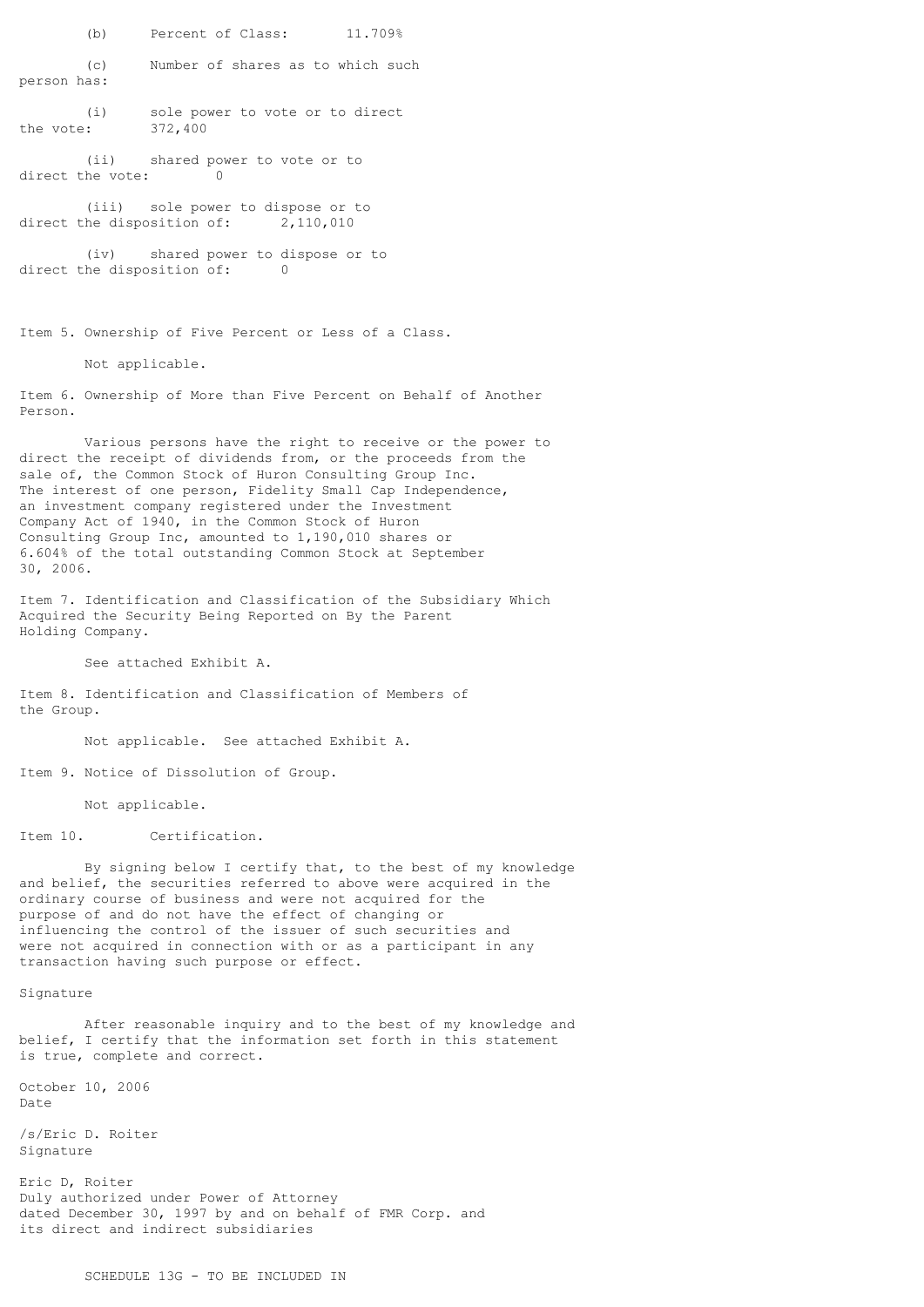Pursuant to the instructions in Item 7 of Schedule 13G, Fidelity Management & Research Company ("Fidelity"), 82 Devonshire Street, Boston, Massachusetts 02109, a whollyowned subsidiary of FMR Corp. and an investment adviser registered under Section 203 of the Investment Advisers Act of 1940, is the beneficial owner of 2,075,810 shares or 11.519% of the Common Stock outstanding of Huron Consulting Group Inc ("the Company") as a result of acting as investment adviser to various investment companies registered under Section 8 of the Investment Company Act of 1940.

The ownership of one investment company, Fidelity Small Cap Independence, amounted to 1,190,010 shares or 6.604% of the Common Stock outstanding. Fidelity Small Cap Independence has its principal business office at 82 Devonshire Street, Boston, Massachusetts 02109.

Edward C. Johnson 3d and FMR Corp., through its control of Fidelity, and the funds each has sole power to dispose of the 2,075,810 shares owned by the Funds.

Members of the family of Edward C. Johnson 3d, Chairman of FMR Corp., are the predominant owners, directly or through trusts, of Series B shares of common stock of FMR Corp., representing 49% of the voting power of FMR Corp. The Johnson family group and all other Series B shareholders have entered into a shareholders' voting agreement under which all Series B shares will be voted in accordance with the majority vote of Series B shares. Accordingly, through their ownership of voting common stock and the execution of the shareholders' voting agreement, members of the Johnson family may be deemed, under the Investment Company Act of 1940, to form a controlling group with respect to FMR Corp.

Neither FMR Corp. nor Edward C. Johnson 3d, Chairman of FMR Corp., has the sole power to vote or direct the voting of the shares owned directly by the Fidelity Funds, which power resides with the Funds' Boards of Trustees. Fidelity carries out the voting of the shares under written guidelines established by the Funds' Boards of Trustees.

Fidelity Management Trust Company, 82 Devonshire Street, Boston, Massachusetts 02109, a wholly-owned subsidiary of FMR Corp. and a bank as defined in Section 3(a)(6) of the Securities Exchange Act of 1934, is the beneficial owner of 34,200 shares or 0.190% of the Common Stock outstanding of the Company as a result of its serving as investment manager of the institutional account(s).

Edward C. Johnson 3d and FMR Corp., through its control of Fidelity Management Trust Company, each has sole dispositive power over 34,200 shares and sole power to vote or to direct the voting of 34,200 shares of Common Stock owned by the institutional account(s) as reported above.

SCHEDULE 13G - TO BE INCLUDED IN **STATEMENTS** FILED PURSUANT TO RULE 13d-1(b) or 13d-2(b)

RULE 13d-1(f)(1) AGREEMENT

The undersigned persons, on October 10, 2006, agree and consent to the joint filing on their behalf of this Schedule 13G in connection with their beneficial ownership of the Common Stock of Huron Consulting Group Inc at September 30, 2006.

FMR Corp.

By /s/ Eric D. Roiter Eric D. Roiter Duly authorized under Power of Attorney dated December 30, 1997, by and on behalf of FMR Corp. and its direct and indirect subsidiaries